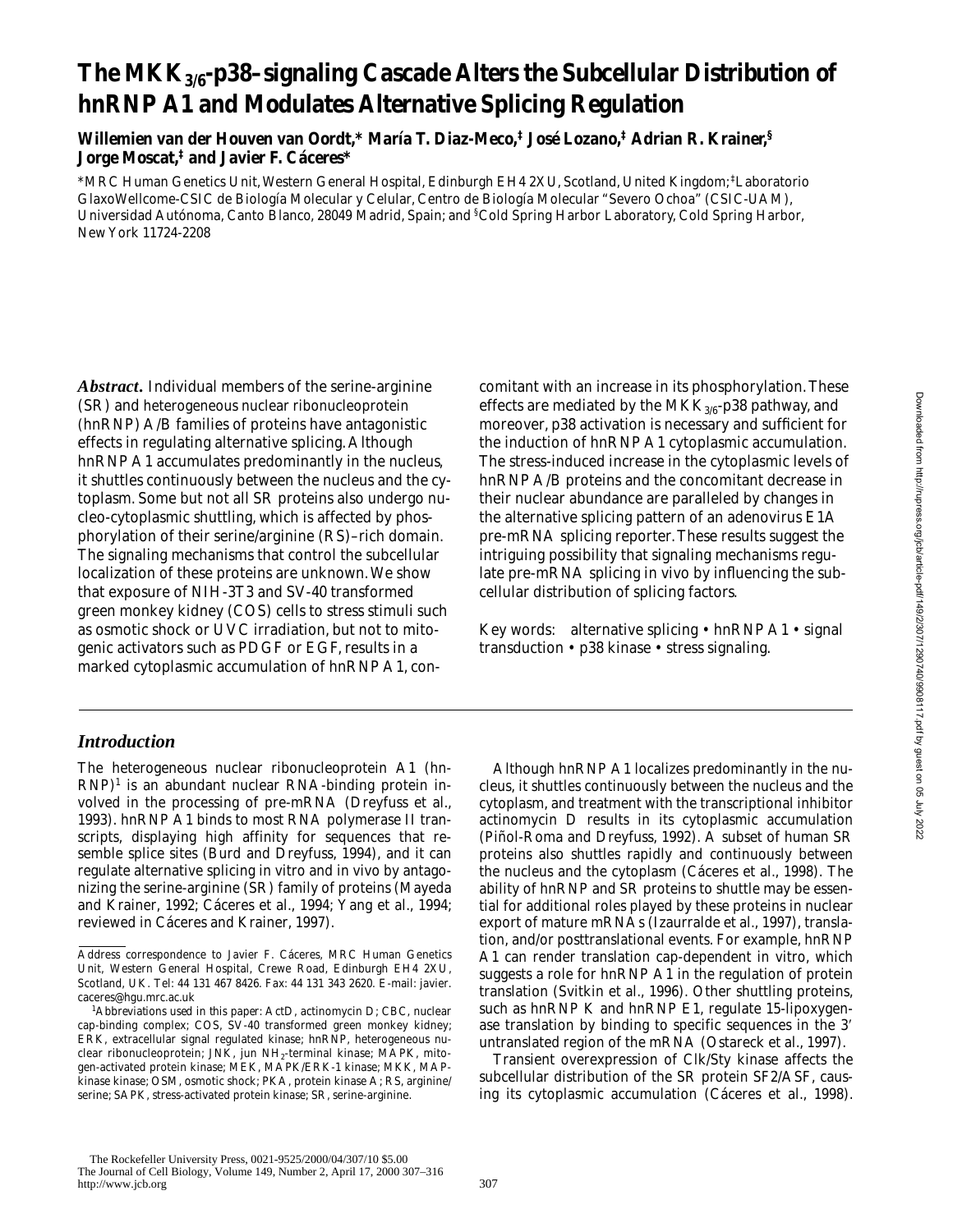This effect is most likely due to phosphorylation of the RS domain of SF2/ASF. However, it is not clear whether these changes in cellular localization are due to activation of nuclear export or inhibition of nuclear import of SF2/ ASF. This observation suggests that signaling mechanisms that control the subcellular distribution of splicing regulators can affect splicing regulation by altering the ratios of antagonistic factors in the nucleus. Indeed, transient transfection of Clk/Sty kinase affects the splicing pattern of transcripts from a cotransfected E1A splicing reporter (Duncan et al., 1997).

The signaling pathways that link membrane events with cytoplasmic/nuclear effects have recently been grouped into kinase cascades activated by either mitogenic or stress stimuli (Davis, 1993, 1994). The mitogenic signals converge into the MEK/MAP kinase module, whereas the stress signals lead to the activation of two kinase cascades that are similar to the mitogenic MAP kinase (also known as ERK; Canman and Kastan, 1996). Osmotic shock, inflammatory cytokines, as well as UVC-irradiation and ceramide, stimulate these two stress-response kinase cascades that involve the activation of SAPK (also known as JNK) by SEK-1, and that of p38 kinase by  $MKK_{3/6}$  (Kyriakis and Avruch, 1996, Karin 1998). Although the events upstream of SEK-1 and  $MKK_{3/6}$  are still poorly defined, the activation of SAPK and/or p38 are critical steps in the control of the stress response. All three MAP kinases culminate in the phosphorylation and activation of important transcription factors such as elk-1, c-Jun, or ATF-2 (Davis, 1993, 1994; Kyriakis and Avruch, 1996). However, other substrates exist for these kinases, such as cPLA2 and p90rsk (also known as MAPKAP kinase-1) in the case of ERK kinase, or MAPKAP kinase-2 in the case of p38 (Davis, 1994; Kyriakis and Avruch, 1996).

The signaling mechanisms that control hnRNP A1 shuttling, if any, are unknown. The existence of a link between these signaling routes and hnRNP A1 shuttling would clarify the mechanism whereby signal transduction pathways regulate not only gene transcription, but also the correct processing of mRNA. We demonstrate here that the subcellular localization of hnRNP A1 can be modulated by the MKK<sub>3/6</sub>-p38 pathway in response to stress, but not to mitogenic stimulation. The stress-induced increase in the cytoplasmic levels of hnRNP A1 and the concomitant decrease in nuclear hnRNP A1 abundance are reflected in changes in alternative splicing activity.

We propose that the subcellular distribution of splicing factors is a regulated process, which in the case of hnRNP A1 appears to be an early response to stress, involving the p38 kinase cascade.

### *Materials and Methods*

#### *Plasmids*

Plasmids expressing HA-tagged versions of ERK, SAPK, p38 and  $\zeta$ PKC, and their respective dominant-negative mutants were described previously (Berra et al., 1995; Raingeaud et al., 1996) and were generously provided by J. Pouyssegur, J. Woodget, and R. Davis, respectively. The myctagged MKK $_{3/6}$  wild-type and constitutively active mutant (MKK $_{3/6}$ DD) were a generous gift from A. Nebreda (EMBL; Cuenda et al., 1996). The E1A gene plasmid pMTE1A used in the alternative splicing assays was described previously (Zerler et al., 1986; Cáceres et al., 1994) and was kindly provided by B. Moran.

#### *Cell Culture and Transfections*

NIH 3T3 cells and arginine/serine (RS)–rich SV-40 transformed green monkey kidney (COS) cells were cultured in DME supplemented with 10% FCS. Cells were treated with the different agonists as described in the figure legends. Sorbitol and actinomycin D were purchased from Sigma Chemicals. Transfections were carried out by the calcium phosphate method. In brief, subconfluent cultures of COS cells grown on coverslips in 60-mm dishes were transfected with 5  $\mu$ g of plasmids expressing MAPK, SAPK, p38, MK $K_{3/6}$ , or their respective mutants. Plasmid DNA was removed 12 h later, and DME containing 10% FCS was added. At 24 h after transfection, cells were either left untreated or were exposed to different stimuli and fixed for indirect immunofluorescence analysis.

#### *Immunofluorescence Microscopy*

Cells were fixed with 4% *p*-formaldehyde in PBS for 15–30 min at room temperature, followed by incubation for 10 min in 0.2% Triton X-100. Endogenous hnRNP A1, hnRNP U and hnRNP C1/C2 were visualized with a 1:1,000 dilution of 4B10, 3G6 or 4F4 monoclonal antibodies, respectively, which were kindly provided by Dr. Gideon Dreyfuss (Dreyfuss et al., 1984; Piñol-Roma et al., 1988). Endogenous hnRNP B1 was visualized using a 1:1,000 dilution of 2B2 monoclonal antibody (Kamma et al., 1999). For localization of endogenous SF2/ASF protein, a monoclonal antibody against SF2/ASF (mAb 103) was used at a 1:500 dilution (Cáceres et al., 1997). For localization of endogenous SC35 protein, a monoclonal antibody against SC35 was used as ascites at a 1:1,000 dilution (Fu and Maniatis, 1990). The cells were then washed three times with PBS and incubated at room temperature with a 1:200 dilution of fluorescein-conjugated goat anti–mouse IgG (Jackson ImmunoResearch Laboratories). After washing three times, the coverslips were inverted and mounted on glass microscope slides. Double immunofluorescence analysis of endogenous hnRNP A1 and HA- or myc-tagged proteins was carried out using monoclonal anti-hnRNP A1 4B10 and rabbit polyclonal anti-HA or anti-myc antibodies (Santa Cruz Biotechnology, Inc.), followed by a mix of fluoresceinconjugated anti–mouse and rhodamine-conjugated anti–rabbit antibodies (Jackson ImmunoResearch Laboratories). Samples were observed on a Zeiss Axioskop microscope and images acquired with a Photometrics CH250 cooled CCD camera using Digital Scientific Smartcapture extensions within IP Lab Spectrum software.

#### *In Vivo Phosphorylation of hnRNP A1 and Western Blot Analysis*

Metabolically 32P-labeled NIH-3T3 cells were either left untreated or were exposed to high-osmolarity medium (OSM) for different times. Subsequently, cell lysates were made with RIPA buffer containing 10  $\mu$ g/ml of leupeptin and aprotinin, 1 mM phenylmethylsulfonyl fluoride, 0.25 mM orthovanadate, 20 mM b-glycerophosphate and 10 mM sodium fluoride. Endogenous hnRNP A1 was immunoprecipitated with the monoclonal antibody 4B10 and its phosphorylation level determined by autoradiography following SDS-PAGE.

For Western blot analysis, cell lysates were made with RIPA buffer as described above. The electrophoretically separated proteins were transferred onto Hybond *P* membranes (Amersham Pharmacia Biotech). Nonspecific binding was blocked by incubating the blot with 5% nonfat dry milk in TBST (20 mM Tris, pH 7.6, 137 mM NaCl and 0.1% Tween 20). Proteins were detected by subsequent incubation with the primary antibody in TBST. The following primary antibodies were used: anti–phospho-p38 kinase rabbit polyclonal antibody at a 1:1,000 dilution (9211; New England Biolabs), anti–phospho-SAPK rabbit polyclonal antibody at a 1:1,000 dilution (9251; New England Biolabs), anti-cdc2 (PSTAIRE) rabbit polyclonal antibody at a 1:500 dilution (sc-53; Santa Cruz Biotechnology, Inc.) and the anti-hnRNP A1 mouse monoclonal antibody 4B10 at a dilution of 1:1,000. After extensive rinsing with TBST, the blots were incubated with secondary antibodies (either goat anti–rabbit IgG or goat anti–mouse IgG; sc-2004 or 2005, respectively; Santa Cruz Biotechnology, Inc.) conjugated to horseradish peroxidase at a 1:7,000 dilution. After further rinsing in TBST, the blots were developed using ECL.

## *E1A Alternative Splicing*

The experiments involving E1A alternative splicing were performed as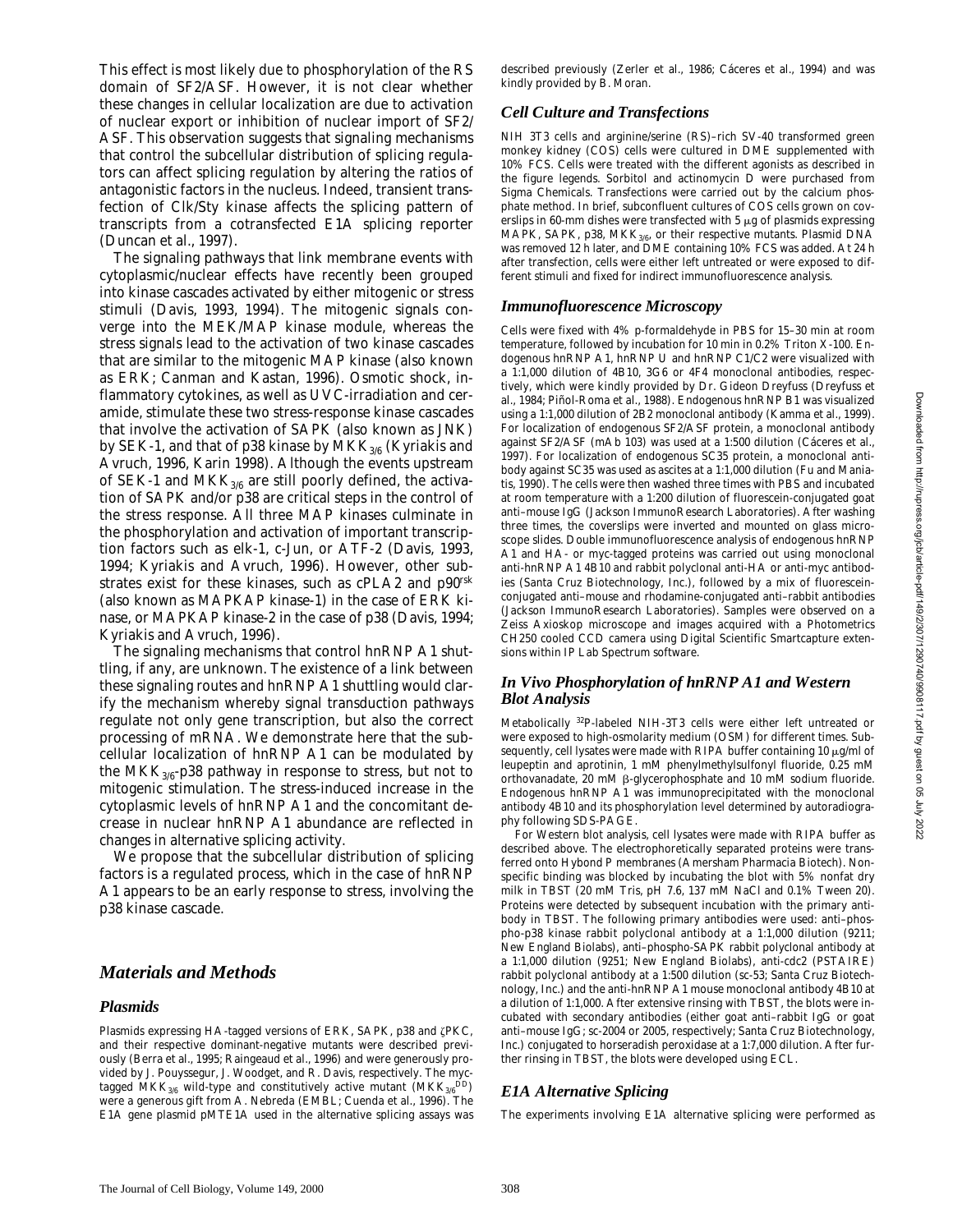described (Cáceres et al., 1994). In brief, COS cells grown on 90-mm dishes were transfected with 6  $\mu$ g of pMTE1A alone or in combination with 7  $\mu$ g of expression plasmids encoding myc-tagged versions of MKK<sub>3/6</sub> or its permanently active mutant (MKK<sub>3/6</sub>DD), in conjunction with 7  $\mu$ g of HA-tagged versions of wild-type p38 kinase or its dominant-negative mutant (p38DN). Plasmid DNA was removed 12 h later, and DME containing 10% FCS was added. After 24 h, cells were either left untreated or exposed to 600 mM sorbitol for 4 h. RNA was extracted using the Total RNA Isolation Reagent (Advanced Biotechnologies LTD). Total RNA (5  $\mu$ g) was analyzed by RT-PCR with Superscript II reverse transcriptase (Life Technologies) and AmpliTaq DNA polymerase (Perkin Elmer). E1A mRNA detection was carried out with the exon 1 forward primer 5'-GTTTTCTCCTCCGAGCCGCTCCGA-3' and the 5' end-labeled exon 2 reverse primer 5'-CTCAGGCTCAGGTTCAGACACAGG-3'.

## *Results*

#### *Cytoplasmic Accumulation of hnRNP A1 in Stress-activated Cells*

Exposure of NIH-3T3 cells to osmotic shock (OSM; DME 1 400 mM sorbitol) induced a detectable accumulation of hnRNP A1 in the cytoplasm within 30 min of cell stimulation, and this response peaked after 2 h (Fig. 1 A). This effect was reversible and by 5 h of osmotic shock, hnRNP A1 protein was nuclear in most cells (Fig. 1 A, upper panel; Table I). Whereas  $\sim 65-80\%$  of NIH-3T3 cells reversibly accumulated hnRNP A1 in the cytoplasm when

*Table I. Percentage of Cells Showing Cytoplasmic Staining for Endogenous hnRNP A1, SF2 and hnRNP B1 after Treatment with OSM and UV*

|             |                | 3T3 cells   |                 | COS cells  |          |            |
|-------------|----------------|-------------|-----------------|------------|----------|------------|
|             |                | h n R NP A1 | SF <sub>2</sub> | hnRNPA1    | SF2      | hnRNPB1    |
|             |                | $\%$        |                 | $\%$       |          |            |
| Control     |                | $\leq$ 2    | $<$ 2           | $\leq$ 2   | $\leq$ 2 | $\leq$ 2   |
| $0.4 M$ OSM | 2 <sub>h</sub> | $65 - 80$   | $5 - 10$        | $35 - 45$  | 5        | $3 - 5$    |
|             | 5 h            | $25 - 40$   | ND              | $30 - 35$  | ND       | $2 - 3$    |
| $0.6 M$ OSM | 2 <sub>h</sub> | >98         | $15 - 20$       | $95 - 100$ | ND.      | $95 - 100$ |
|             | 5 h            | > 98        | <b>ND</b>       | $90 - 95$  | ND       | $80 - 90$  |
| UV          | 5 h            | $15 - 20$   | $<$ 2           | $3-6$      | $\leq$ 2 | $10 - 15$  |

NIH-3T3 and COS cells grown on coverslips were either left untreated or exposed to the indicated stress stimuli, and subsequently fixed and incubated with either the 4B10 antibody to detect endogenous hnRNP A1, the 103 antibody to detect endogenous SF2, or the 2B2 antibody to detect endogenous hnRNP B1.

exposed to 400 mM sorbitol; (Fig. 1 A and Table I),  $\sim$ 100% of the cells displayed irreversible cytoplasmic accumulation of hnRNP A1 when the concentration of sorbitol was increased to 600 mM (Fig. 1 A, middle panel). As a control, staining of the nonshuttling hnRNP U protein with the appropriate antibody (Dreyfuss et al., 1984) demonstrated that this effect was specific and not due to gener-



*Figure 1*. hnRNP A1 accumulates in the cytoplasm in stress-activated cells. (A) NIH-3T3 cells cultured on glass coverslips were left untreated or were exposed to either high-osmolarity medium (OSM;  $DME + 400$  mM sorbitol, upper panel; DME + 600 mM sorbitol, middle panel) for the indicated times, or to UV-C light (UV; 180 J/m<sup>2</sup> , lower panel) and were then further cultured for the indicated times. The cells were then fixed and immunostained with the antihnRNP A1 monoclonal antibody 4B10 to detect endogenous hnRNP A1 protein, as described in Materials and Methods. 100 mM Z-VAD, a potent caspase inhibitor, was included in the 5-h incubation time point (lower panel). (B) As a control, cells exposed to either 400 mM sorbitol (OSM) for 2 h or to UV-C light (UV) and further incubated for 5 h, were processed as above but stained with the monoclonal antibody 3G6 to detect endogenous hnRNP U protein, a nonshuttling hnRNP protein. Essentially identical results were obtained in several independent experiments.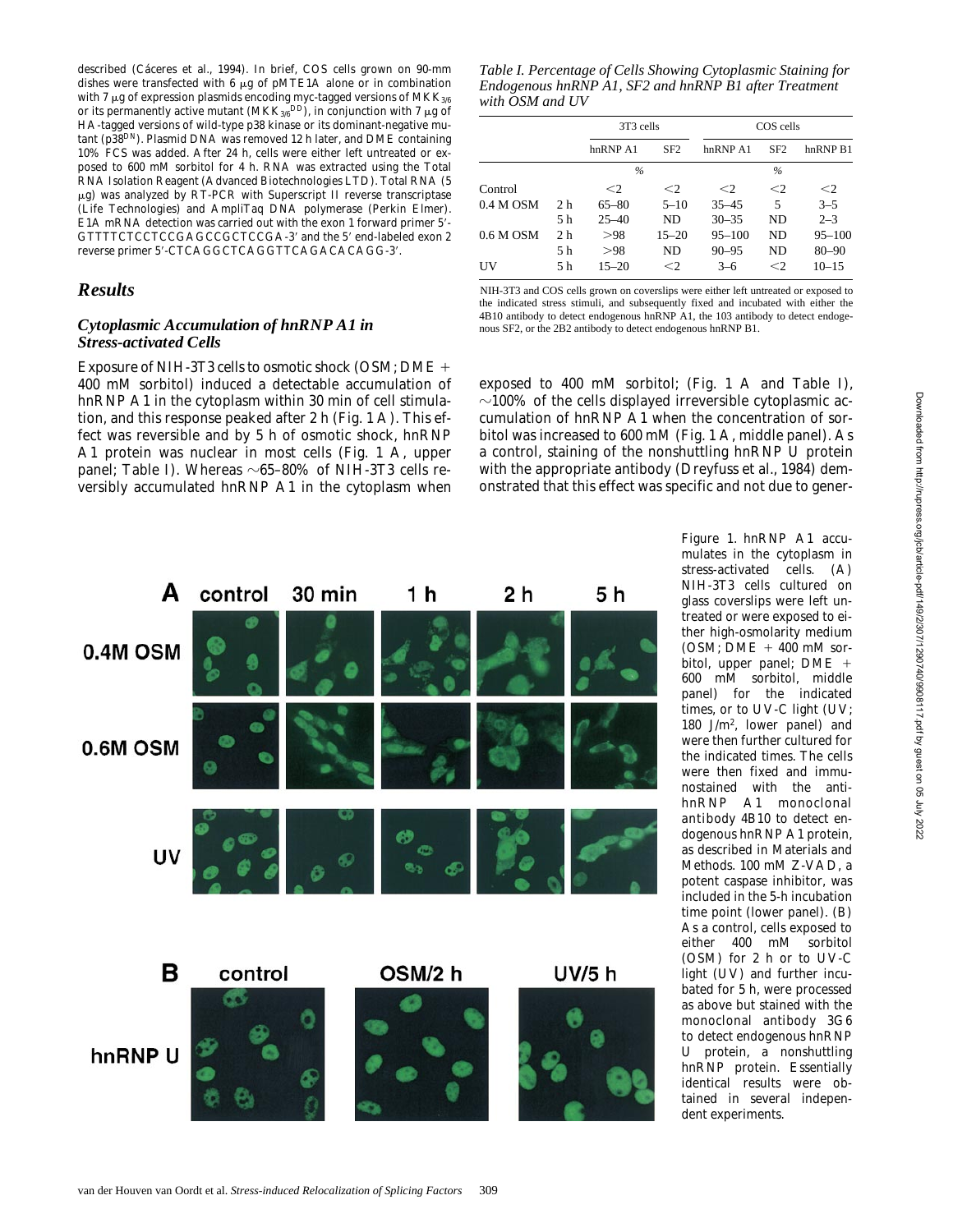alized nuclear leakage, since no accumulation of hnRNP U protein in the cytoplasm was observed (Fig. 1 B).

When cells were irradiated with UV-C light, hnRNP A1 accumulated in the cytoplasm, but with slower kinetics than observed after osmotic stress. In UV-C–irradiated cells, hnRNP A1 cytoplasmic accumulation was detectable by 2 h and was maximal at 5 h (Fig. 1 A, lower panel). UV-C light induces cells to undergo apoptosis; however, hnRNP A1 cytoplasmic accumulation was independent of this process, since the 5-h time point was obtained in the presence of a potent Caspase inhibitor (Z-VAD). As observed with OSM, UV-C irradiation provoked no changes in the subcellular distribution of hnRNP U (Fig. 1 B).

In contrast to the effects of OSM and UV-C light, stimulation of serum-starved quiescent 3T3 cells with different growth factors such as PDGF or EGF, did not alter the cellular distribution of hnRNP A1 (not shown). Significantly, pretreatment of NIH-3T3 cells with  $100 \mu M$  cycloheximide to block protein synthesis 4 h before the stimulus had no effect on the ability of the different stress stimuli to promote the cytoplasmic accumulation of hnRNP A1 (not shown). This observation demonstrates that the accumulation of hnRNP A1 in the cytoplasm does not represent newly synthesized protein in conjunction with a blockage of nuclear import.

To test whether the cytoplasmic accumulation of hnRNP A1 in response to stress is cell specific, we exposed different cell lines to OSM and/or UV-C irradiation and analyzed the subcellular distribution of a panel of hnRNP and SR proteins. Exposure of COS cells to OSM (DME 1 400 mM sorbitol) for 2 h induced cytoplasmic accumulation of hnRNP A1 in 35–45% of the cells (Fig. 2 and Table I). No detectable changes in the subcellular distribution of the nonshuttling hnRNP U and hnRNP C proteins were observed. The kinetics of hnRNP A1 cytoplasmic accumulation differed between NIH-3T3 and COS cells, since in the latter hnRNP A1 remained cytoplasmic after a 5-h incubation, and reversion to the nuclear localization pattern was observed only after a 10-h incubation (data not shown). The response of SR proteins to OSM in COS cells varied. In the case of SF2/ASF, only a small fraction of cells accumulated endogenous SF2/ASF in the cytoplasm (5%), which is similar to what has been observed in 3T3 cells (see Table I). In contrast, SC35 remained nuclear (Fig. 2). In accordance to what has been observed in 3T3 cells, UV-C irradiation of COS cells induced cytoplasmic accumulation of hnRNP A1 in a low number of cells (3–6%, compared with 15–20% in 3T3 cells, Table I), whereas SF2/ASF remained nuclear (Table I). Similar results were obtained with two human cell lines, HeLa and 293 (data not shown).

We analyzed the distribution of another shuttling hnRNP protein, hnRNP B1, which is closely related in sequence to hnRNP A1 and also antagonizes SR proteins in splicing regulation (Biamonti et al., 1994; Mayeda et al., 1994). Interestingly, we found that 400 mM sorbitol did not significantly change the nuclear localization of hnRNP B1 in COS cells, in contrast to what has been observed for hnRNP A1 (Table I). On the other hand, 600 mM sorbitol induced cytoplasmic accumulation of hnRNP B1 in  $\sim$ 100% of the cells, similar to what has been observed for hnRNP A1. Exposure to UV-C light resulted in cytoplas-



*Figure 2*. Subcellular distribution of several SR/hnRNP proteins in COS cells subjected to OSM. COS cells cultured on glass coverslips were left untreated or were exposed to 400 mM sorbitol (OSM) for 2 h. The cells were then fixed and stained with monoclonal antibodies specific for hnRNP A1 (4B10), hnRNP U (3G6), hnRNP C (4F4), SF2/ASF (103), or SC35 (anti-SC35).

mic relocalization of hnRNP B1 in 10–15% of the cells (Table I). These experiments strongly suggest that the stress-induced cytoplasmic accumulation of hnRNP and SR proteins is not a general feature of shuttling versus nonshuttling proteins, but rather a unique response of individual proteins to stress signaling (Figs. 1 and 2 and Table I). A summary of the localization of different hnRNP and SR proteins in cells treated with OSM and UV is presented in Table I.

This set of experiments demonstrates that changes in the subcellular distribution of hnRNP A1 following stress signaling are not a cell type-specific phenomenon. The fact that hnRNP U (Fig. 1 B), hnRNP C and SC35 (Fig. 2) remained exclusively nuclear in cells exposed to different stress stimuli also indicates that the OSM and UV treat-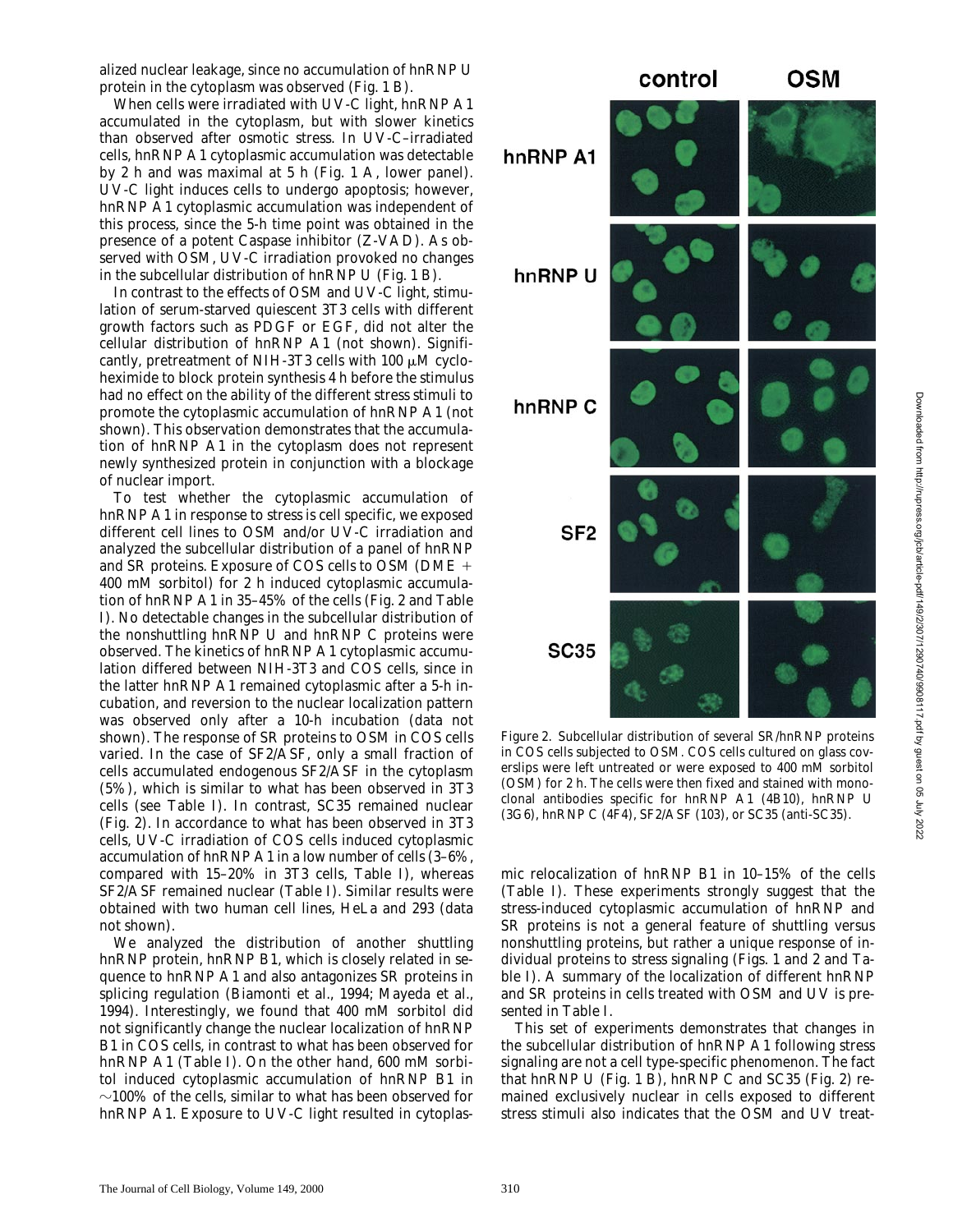ments do not affect general cell integrity or nuclear envelope morphology. In addition, these controls demonstrate that general cellular protein import and export are not affected following stress signaling.

#### *OSM Induces hnRNP A1 Phosphorylation*

We did not detect phosphorylation of hnRNP A1 by activated p38 kinase in vitro (not shown). However, phosphorylation of hnRNP A1 increased dramatically following the exposure of NIH-3T3 cells to OSM. The time course of hnRNP A1 phosphorylation at 600 mM sorbitol correlated well with the kinetics of its cytoplasmic accumulation (Fig. 3 B). hnRNP A1 phosphorylation increased gradually throughout the time course and under these experimental conditions,  $\sim$ 100% of the cells accumulated hnRNP A1 in the cytoplasm in an irreversible manner (Fig. 1 A and Table I). When NIH-3T3 cells were exposed to 400 mM sorbitol, hnRNP A1 also became phosphorylated although to a much lesser extent. HnRNP A1 phosphorylation reaches a plateau at 2–5 h after stimulation, however, reversion to a nuclear localization was observed at 5 h when hnRNP A1 was still phosphorylated. The inability of hnRNP A1 to return to the nucleus after exposure to 600 mM sorbitol may be a consequence of the hyperphosphorylated state of the protein under these conditions. We also observed a comparable phosphorylation pattern of hnRNP A1 in COS cells exposed to OSM (not shown). Collectively, these results indicate that although hnRNP A1 may not be a direct substrate of p38 kinase in vitro, it becomes phosphorylated in response to stress, and the kinetics of phosphorylation and of cytoplasmic accumulation are similar.

#### *Role of p38 Kinase in the Cytoplasmic Accumulation of hnRNP A1*

The signaling pathways activated by stress have been extensively studied (Canman and Kastan, 1996; Hannun 1996; Kyriakis and Avruch, 1996; Karin, 1998). Different stress stimuli, such as osmotic shock, UV-C irradiation and ceramide, activate two stress-response kinase cascades which are critical steps in the control of the stress response: SAPK (also known as JNK) by SEK-1, and p38 kinase by MKK<sub>3/6</sub> (Canman and Kastan, 1996; Kyriakis and Avruch, 1996, Karin, 1998). We therefore analyzed the potential role of the SAPK and p38 kinase pathways in the control of hnRNP A1 subcellular redistribution after stress signaling. COS cells were transfected with expression plasmids encoding HA-tagged versions of wild-type or dominant-negative mutants of MAPK/ERK, SAPK, or p38 kinase (Berra et al., 1995; Raingeaud et al., 1996). The transfected cells were exposed to OSM, and the subcellular localization of endogenous hnRNP A1 was determined by double immunofluorescence staining (Fig. 4 a). Expression of the dominant-negative mutant of p38 abrogated the effect of OSM by blocking the accumulation of hnRNP A1 in the cytoplasm (Fig. 4, a and b), whereas expression of wild-type p38 had no effect (Fig. 4 b). Expression of dominant-negative ERK or SAPK (Fig. 4, a and b) and of wild-type ERK or SAPK had no effect either (Fig. 4 b). Thus, blocking the p38 pathway by a dominant-negative form of p38 kinase is sufficient to prevent the cytoplasmic accumulation of hnRNP A1 after OSM, strongly suggesting that this signaling pathway is responsible for its altered subcellular distribution.

hnRNP A1 is directly phosphorylated in vitro by protein kinase A (PKA) and  $\angle$ PKC (Cobianchi et al., 1993; Municio et al., 1995). Although expression of a constitutively active mutant of  $\zeta$ PKC promotes the cytoplasmic accumulation of hnRNP A1 in proliferating NIH-3T3 cells (Municio et al., 1995), transfection of a kinase-inactive dominant-negative mutant of  $\zeta$ PKC had no effect on the cytoplasmic accumulation of hnRNP A1 in response to OSM (Fig. 4 b). Therefore,  $\angle$ PKC does not appear to play a role in the regulation of hnRNP A1 shuttling in response to stress.

The nucleo-cytoplasmic shuttling properties of hnRNP A1 were originally discovered by exposure of cells to actinomycin D (Piñol-Roma and Dreyfuss, 1992). These experiments suggested that the accumulation of hnRNP A1 in the cytoplasm is a direct consequence of the inhibition of RNA polymerase II transcription. The experiment in Fig. 4 c clearly demonstrates that transfection of a dominant-negative form of p38 kinase does not interfere with the ability of actinomycin D to promote the cytoplasmic accumulation of hnRNP A1, indicating that the effect of actinomycin D on hnRNP A1 shuttling does not involve the p38 pathway. Moreover, stress signals do not cause a general inhibition of transcription; on the contrary, transcription of several genes, such as the aldose reductase gene, is activated as a cellular response to hyperosmolarity (Ferraris et al., 1996; Ruepp et al., 1996). In addition, several of the downstream targets of both stress pathways, such as hsp27, ATF-2, and c-jun are transcription factors, which upon activation by SAPK and p38 kinase will in turn activate the transcription of downstream genes. We conclude that the cytoplasmic accumulation of hnRNP A1 in response to stress is not due to a general inhibition of transcription.



*Figure 3*. OSM induces hnRNP A1 phosphorylation. Metabolically 32P-labeled NIH-3T3 cells were either left untreated or were exposed to OSM (DME  $+$  400 mM sorbitol (A) or DME  $+$  600 mM sorbitol (B)) for the indicated times. Total protein was isolated, endogenous hnRNP A1 was immunoprecipitated with the monoclonal antibody 4B10, and its phosphorylation level was deter-

mined by autoradiography following SDS-PAGE. Western blotting analysis using the 4B10 antibody showed comparable amounts of hnRNP A1 protein present in all lanes (lower panel in A and B). Exposure of NIH-3T3 cells to 600 mM sorbitol resulted in cytoplasmic accumulation of hnRNP A1 in  $\sim$ 100% of the cells after 2 h, and hnRNP A1 cytoplasmic localization was not reversible after 5 h.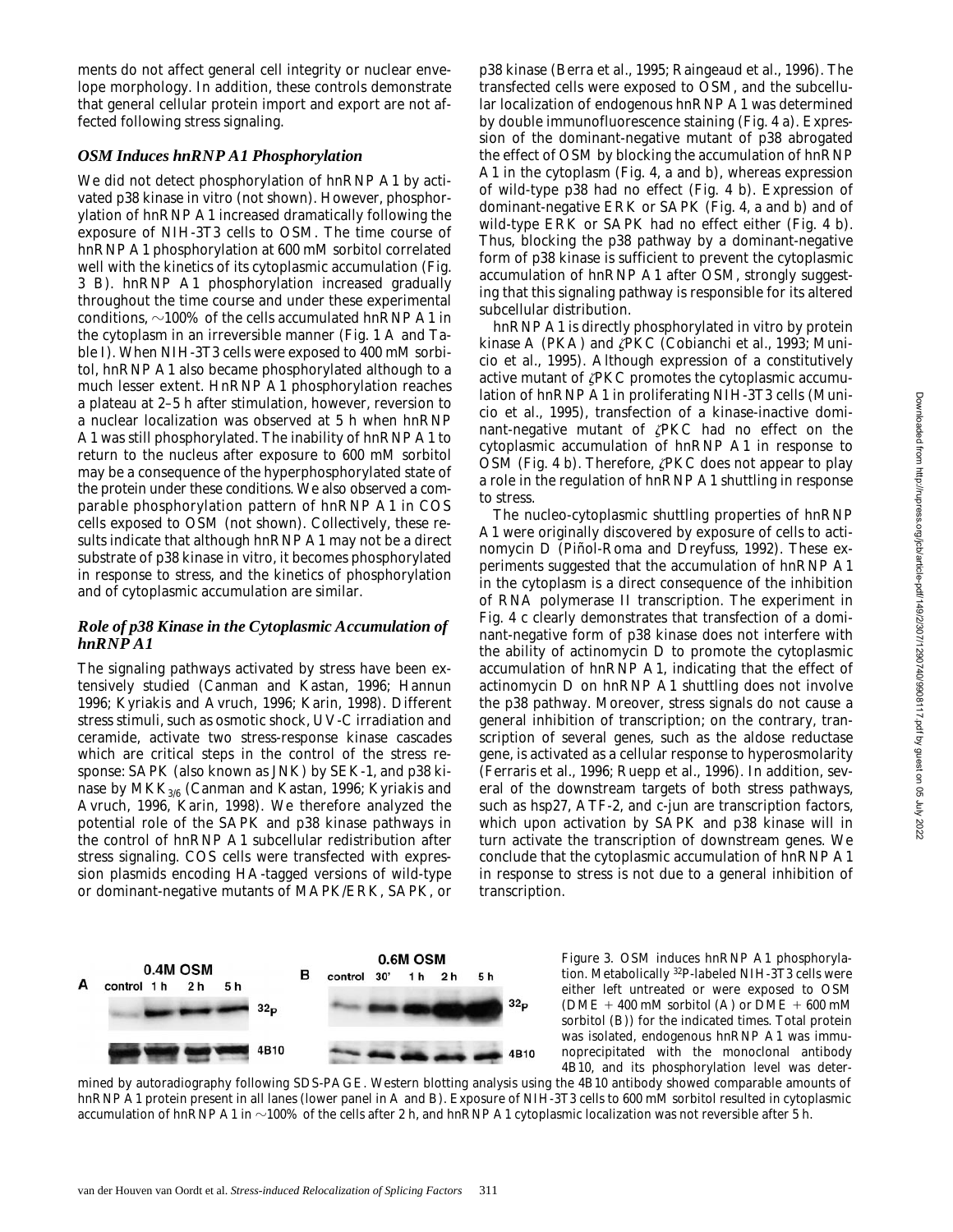



*Figure 4*. Role of p38 kinase in cytoplasmic relocalization of hnRNP A1 in cells exposed to OSM. (a) COS cells cultured on glass coverslips were transiently transfected with  $5 \mu$ g of expression plasmids encoding HA-tagged versions of different kinases that mediate mitogenic and stress-activated signals (ERK, SAPK, and p38; data not shown) and their respective dominantnegative mutants (ERK<sup>DN</sup>, SAPK<sup>DN</sup>, and p38<sup>DN</sup>). At 24 h after transfection, the cells were either left untreated (data not shown) or were exposed to 400 mM sorbitol (OSM) for 2 h. The cells were then fixed and stained with anti-hnRNP A1 monoclonal antibody 4B10 and FITC-conjugated anti–mouse IgG (green) to de-

tect endogenous hnRNP A1 protein, and with rabbit polyclonal anti-HA antibody and rhodamine-conjugated anti–rabbit IgG (red) to detect transiently expressed kinases. Essentially identical results were obtained in several independent experiments. (b) Histogram showing the percentage of cells displaying cytoplasmic hnRNP A1 after transfection of the respective HA-tagged kinase followed by exposure to OSM. (c) Histogram showing the percentage of cells displaying cytoplasmic accumulation of hnRNP A1 after transfection with 5  $\mu$ g of the respective HA-tagged kinase followed by actinomycin D treatment (5  $\mu$ g/ml) for 3 h.

#### *Activation of p38 Kinase and SAPK by OSM and UV*

Although OSM and UV induce the cytoplasmic accumulation of hnRNP A1, these stimuli may trigger distinct pathways. We analyzed the activation of both p38 kinase and SAPK in cells exposed to different stress stimuli by Western blots using specific antibodies that recognize the phosphorylated, i.e., the activated form of these protein kinases. We compared the activation of p38 kinase and SAPK in cells exposed to either 400 mM sorbitol, 600 mM sorbitol or UV-C. In agreement with previous results (reviewed in Canman and Kastan, 1996; Kyriakis and Avruch, 1996, Karin, 1998), we found that both p38 kinase and SAPK get activated by OSM and UV-C irradiation, as seen by the appearance of their respective phosphorylated forms following different stress stimuli (Fig. 5). However, maximum activation of p38 kinase was obtained with 600 mM sorbitol, which also has the strongest relocalization effect on hnRNP A1. At the same time, 600 mM sorbitol also induces the highest activation of SAPK. However, the fact that a dominant-negative form of p38 kinase, but not a dominant-negative form of SAPK, blocks the cytoplasmic accumulation of hnRNP A1 induced by OSM, clearly demonstrates that the effect observed is exerted through the p38 kinase pathway (Fig. 4). It remains, however, possible that the cytoplasmic accumulation of hnRNP A1 induced by UV-C may involve the SAPK pathway.

#### *Activation of the MKK3/6-p38 Pathway Is Sufficient to Promote the Cytoplasmic Accumulation of hnRNP A1*

Collectively, the above results suggest that the cytoplasmic accumulation of hnRNP A1 provoked by cell stress requires a functional p38 kinase. To test whether p38 activation is not only required, but also sufficient to promote hnRNP A1 cytoplasmic accumulation, COS cells were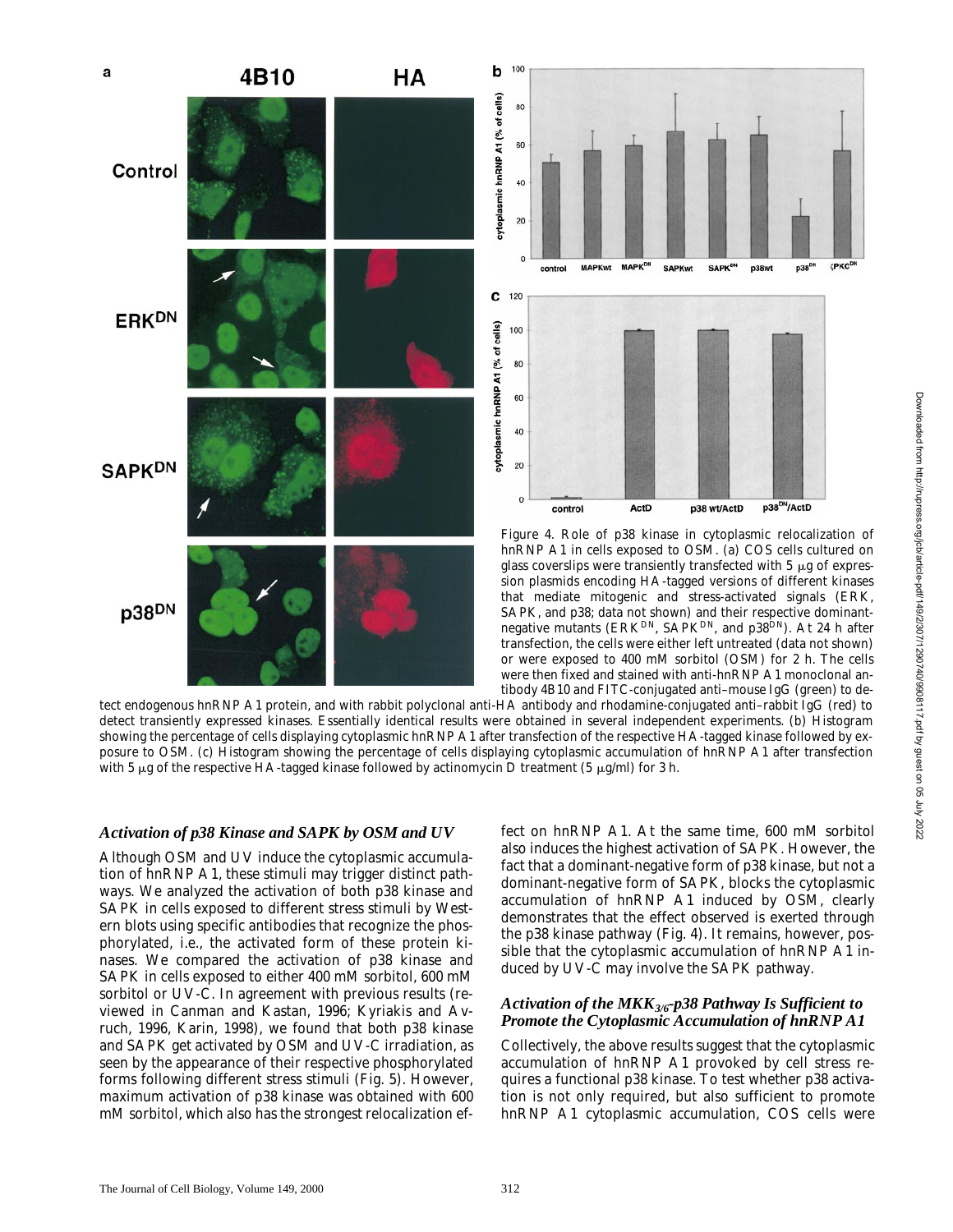

*Figure 5*. OSM and UV irradiation induce p38 kinase activation. NIH-3T3 cells were either left untreated or exposed to 0.4 M, 0.6 M sorbitol or UV-C light (UV) for the indicated times. Total protein extracts were analyzed by Western blot using an anti– phospho-p38 kinase antibody. The same blot was subsequently incubated with an anti phospho-SAPK antibody, followed by a cdc2 antibody as loading control.

transfected with a myc-tagged version of a constitutively active mutant of  $\mathrm{MKK}_{3/6}$  ( $\mathrm{MKK}_{3/6}$ <sup>DD</sup>, Cuenda et al., 1996) either alone or in combination with plasmids encoding HA-tagged versions of wild-type or dominant-negative mutants of p38 kinase. Subsequently, the localization of endogenous hnRNP A1 in the absence of any other stimulus was determined by double-label immunofluorescence. Transfection conditions were optimized to achieve simultaneous expression of the myc and HA epitope-tagged kinases in 75–85% of the transfected cells as judged by immunofluorescence microscopy (not shown). Expression of the constitutively active mutant  $\mathrm{MKK}_{3/6}{}^{\mathrm{DD}}$  alone was not sufficient to induce cytoplasmic accumulation of endogenous hn $\mathsf{RNP}$  A1. However, cotransfection of  $\mathsf{MKK}_{3/6}{}^{\rm DD}$ with p38 wild-type resulted in cytoplasmic accumulation of endogenous hnRNP A1 in  $>80\%$  of the cells that expressed the tagged MKK $_{3/6}^{\rm DD}$  (Fig. 6, a and b). This cytoplasmic accumulation was not observed when  $\text{MKK}_{3/6}^{\text{DD}}$ was cotransfected with the dominant-negative mutant of the p38 kinase. In addition, a wild-type version of  $MKK_{3/6}$ in combination with the wild-type p38 kinase induced cytoplasmic hnRNP A1 in  $<15\%$  of the transfected cells, and hnRNP A1 was not observed in the cytoplasm of cells transfected with a wild-type version of  $MKK_{3/6}$  alone (Fig. 6 b). Moreover, this effect was specific for hnRNP A1, since no changes in the subcellular distribution of either hnRNP U or hnRNP C were observed (not shown). Because of the technical difficulty in simultaneously detecting endogenous hnRNP A1 together with both cotransfected kinases (myc-tagged MK $K_{3/6}$  and HA-tagged p38), we also analyzed the localization of endogenous hnRNP A1 and of the HA-tagged p38 in parallel experiments. Virtually identical results were obtained (not shown), confirming that both tagged kinase constructs are expressed in the same cells.

We conclude from these experiments that activation of the MKK<sub>3/6</sub>-p38 pathway is necessary and sufficient to induce the cytoplasmic accumulation of hnRNP A1 in response to cellular stress.



*Figure 6*. Activation of the MKK<sub>3/6</sub>-p38 pathway is sufficient to promote cytoplasmic accumulation of hnRNP A1. (a) COS cells cultured on glass coverslips were transiently transfected with 5  $\mu$ g of expression plasmids encoding myc-tagged versions of the  $MKK_{3/6}$  kinase (data not shown) or its permanently active mutant (MKK<sub>3/6</sub>DD), in conjunction with 5  $\mu$ g of expression plasmids encoding HA-tagged versions of wild-type p38 kinase or its dominant-negative mutant ( $p38^{DN}$ ). The cells were then fixed and stained with the mouse monoclonal antibody 4B10 and FITCconjugated anti–mouse IgG (green) to detect endogenous hnRNP A1 protein, and with the rabbit polyclonal anti-myc antibody and rhodamine-conjugated anti–rabbit IgG (red) to detect the transiently expressed MKK $_{3/6}^{DD}$  (b) Histogram showing the percentage of cells displaying cytoplasmic hnRNP A1 accumulation after transfection as described in a.

#### *Changes in Alternative Splicing Regulation after Activation of the MKK3/6-p38 Pathway*

Alternative splicing is a widespread mechanism for the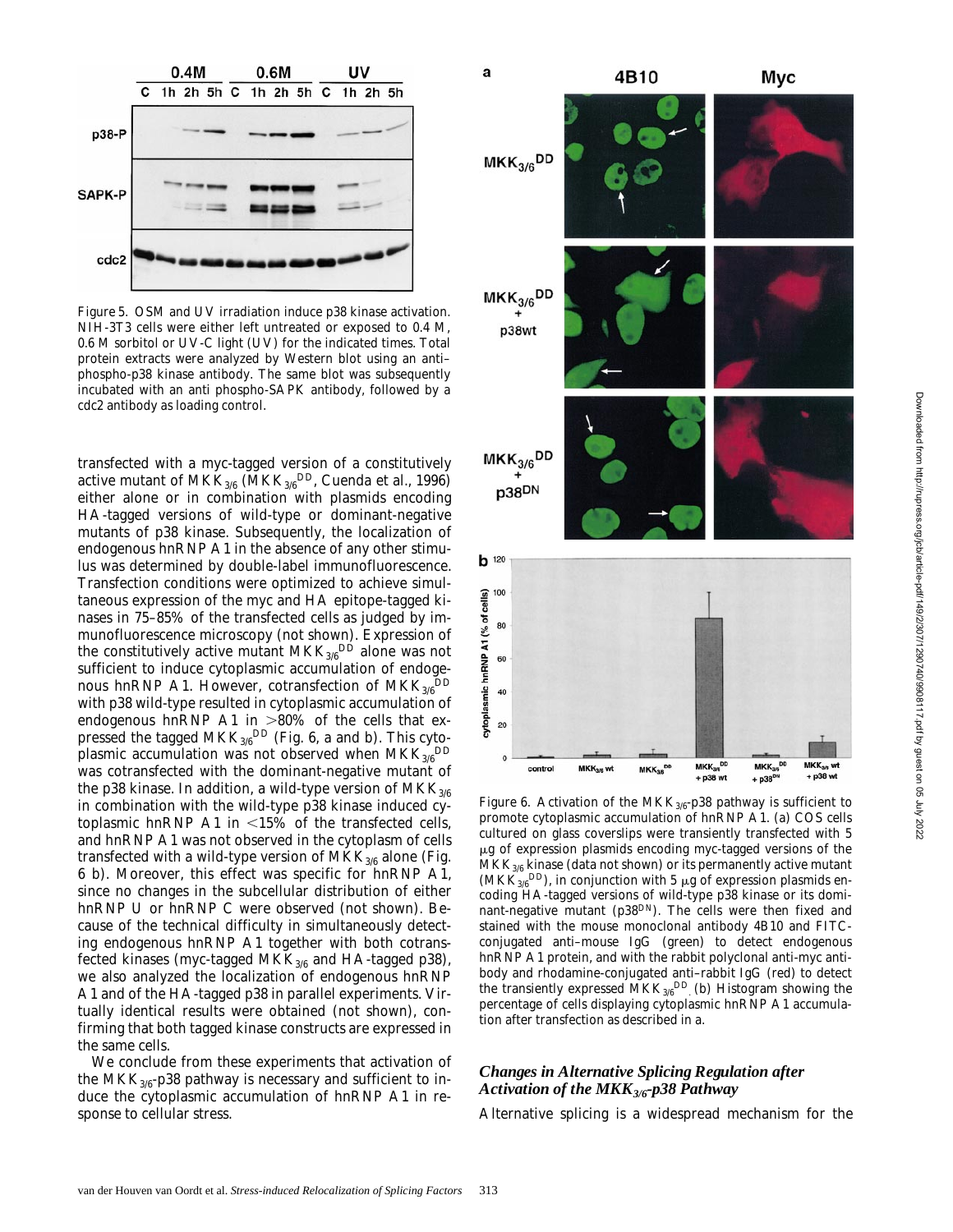spatial or temporal control of gene expression. hnRNP A1 and other closely related hnRNP A/B proteins have a concentration-dependent effect on the selection of alternative 5' splice sites both in vitro and in vivo (Mayeda and Krainer, 1992; Cáceres et al., 1994; Yang et al., 1994). The amount of hnRNP A1 relative to that of the splicing factor  $SF2/ASF$  determines the use of alternative  $5'$  splice sites, such that when hnRNP A1 is in excess, distal 5' splice sites are usually selected, and when SF2/ASF is in excess, proximal 5' splice sites are favored (Mayeda and Krainer, 1992; Cáceres et al., 1994; Yang et al., 1994). Because SF2/ASF cytoplasmic levels did not increase appreciably in stressactivated cells (Fig. 2 and Table I), we reasoned that the stress-induced increase in the cytoplasmic levels of hnRNP A1, and the concomitant decrease in nuclear hnRNP A1 abundance, should favor the selection of proximal 5' splice sites. To test this hypothesis, COS cells were transfected with a reporter adenovirus E1A gene and the cells were either left untreated or exposed to OSM ( $\text{DME} + 600 \text{ mM}$ sorbitol) for 4 h. In cells exposed to 0.6 M sorbitol, the use of the most distal 5' splice site (which gives rise to the 9S isoform), was reproducibly inhibited (as shown by a reduction of 9S from 45% in the control to 24% after OSM; Fig. 7). Similar results have been obtained in 3T3 cells (data not shown).

We have shown that cotransfection of  $MKK_{3/6}^{\text{DD}}$  and wild-type p38 elicits the biological response, i.e., hnRNP A1 cytoplasmic accumulation, in the absence of an upstream signal (i.e., OSM, Fig. 6). To further confirm that the observed change in the alternative splicing pattern of the E1A reporter after OSM was mediated by the activation of the  $MKK_{3/6}$ -p38 kinase cascade, COS cells were transfected with expression plasmids encoding myc-tagged versions of the  $MKK_{3/6}$  kinase or its permanently active mutant (MK $\rm{K_{3/6}}^{\rm{DD}}$ ), in conjunction with HA-tagged versions of wild-type p38 kinase or its dominant-negative mutant (p38<sup>DN</sup>). Indeed, the use of the most distal  $EIA$  alternative 5' splice site (9S isoform) was reproducibly inhibited in cells cotransfected with  $\mathrm{MKK}_{3/6}{}^{\rm DD}$  and wild-type p38, but not in cells transfected with either kinase alone (Fig. 7). In contrast, distal splice site inhibition was not observed when the E1A splicing reporter was cotransfected with  $\mathrm{MKK}_{3/6}{}^{\mathrm{DD}}$  and p38 $^{\mathrm{DN}}$ , or with wild-type  $\mathrm{MKK}_{3/6}$  either alone or in combination with wild-type p38 (Fig. 7). Expression of p38 wild-type or  $\mathrm{MKK}_{3/6}^{\mathrm{DD}}$  alone resulted in an increased level of the 9S transcript, probably due to nonspecific events. Thus, there is a strong correlation between the activation of the MKK $_{3/6}$ -p38 kinase cascade (which induces cytoplasmic accumulation of hnRNP A1), and inhibition of the 9S distal splice site of E1A. Although the decreased levels of 9S mRNA upon decrease of nuclear hnRNP A1 are consistent with the known concentration-dependent effects of hnRNP A1 on alternative 5' splice-site selection, we cannot rule out the possibility that the accumulation of hnRNP A1 in the cytoplasm leads to differential stabilization of the different alternatively spliced isoforms.

In conclusion, these experiments strongly suggest that stress stimuli trigger changes in the alternative splicing of cellular genes by decreasing the nuclear ratio of hnRNP A1 to SF2/ASF through the modulation of hnRNP A1 nucleo-cytoplasmic transport.



*Figure 7.* Activation of the  $MKK_{3/6}$ -p38 pathway and the concomitant reduction of the level of nuclear hnRNP A1 correlates with changes in alternative splicing. COS cells were transiently transfected with  $6 \mu g$  of plasmid encoding the E1A splicing reporter minigene alone or together with  $7\ \mu g$  of expression plasmids encoding myc-tagged versions of the  $MKK_{3/6}$  kinase, or its permanently active mutant (MKK $_{3/6}$ <sup>DD</sup>), in conjunction with 7  $\mu$ g of expression plasmids encoding HA-tagged versions of wildtype p38 kinase or its dominant-negative mutant (p38 $^{\rm{DN}}$ ). At 24 h after transfection cells were either left untreated or exposed to 600 mM sorbitol for 4 h. Total RNA was then isolated and the alternative splicing pattern of the E1A transcripts was determined by RT-PCR. The relative levels of 13S, 12S, and 9S mRNAs were quantitated as described (Cáceres et al., 1994; Screaton et al., 1995). The E1A transcript isoforms are shown schematically. Essentially identical results were obtained in three independent experiments.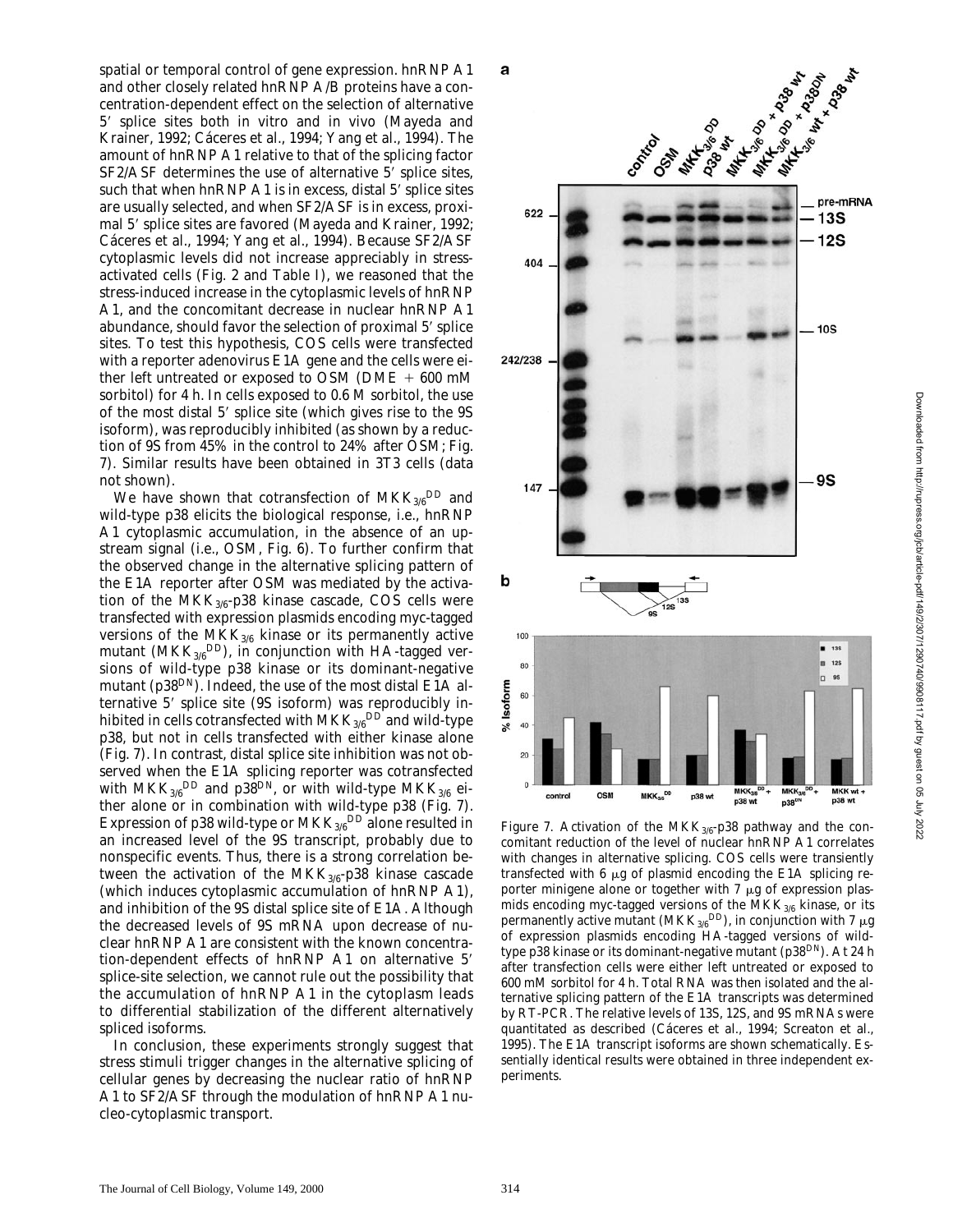## *Discussion*

We show here for the first time that a signal transduction pathway can control alternative splice site selection in vivo by regulating the cellular localization of pre-mRNA splicing factors. We have shown that the bidirectional transport of hnRNP A1 between the nucleus and the cytoplasm is not a constitutive process. Instead, it is subject to modulation by extracellular signals, which trigger rapid changes in the distribution of the protein between these cellular compartments. The relocalization of hnRNP A1 to the cytoplasm in stress-activated cells is mediated by the  $MKK_{3/6}$ -p38 pathway, which activation is both required and sufficient for hnRNP A1 cytoplasmic accumulation. At the same time, OSM leads to phosphorylation of hnRNP A1 with kinetics that parallel the localization of hnRNP A1. Although the role of protein phosphorylation in splicing is unclear, recent observations suggest that phosphorylation modulates protein–protein interactions within the spliceosome and controls the subnuclear distribution of SR proteins in interphase and mitosis (Misteli, 1999). In addition, phosphorylation of splicing regulators may be a way of regulating the subcellular distribution of antagonistic factors, and the resulting changes in the ratios of these factors in the nucleus may in turn affect splicing activity. This proposed mechanism represents a novel way of regulating alternative splice-site selection.

hnRNP A1 is directly phosphorylated in vitro by PKA, casein kinase II (CKII) and zPKC (Cobianchi et al., 1993; Municio et al., 1995), but is not a direct target of p38 kinase (not shown). Phosphorylation by PKA significantly alters the properties of hnRNP A1, suppressing its strand annealing ability with no effect on its nucleic acid binding capacity (Cobianchi et al., 1993). We have shown that stress signals induced the cytoplasmic accumulation of hnRNP A1, concomitant with an increase in its phosphorylation. Although the expression of a permanently active mutant of  $\zeta$ PKC promotes the cytoplasmic accumulation of hnRNP A1 in proliferating cells (Municio et al., 1995), transfection of a kinase-inactive dominant-negative mutant of zPKC had no effect on the cytoplasmic accumulation of hnRNP A1 in response to stress (not shown). Regarding the potential role of PKA in this pathway, exposure of cells to dibutyryl cAMP or cholera toxin, which potently activate PKA in vivo, did not induce the cytoplasmic accumulation of hnRNP A1 (not shown). Therefore, neither zPKC nor PKA kinases appear to play a role during the stress-induced subcellular redistribution of hnRNP A1.

The mechanism whereby p38 kinase regulates hnRNP A1 cytoplasmic accumulation is presently unknown. The large increase in phosphorylation of hnRNP A1 upon osmotic shock may be part of the signal transduction pathway that leads to its altered partitioning between the nucleus and the cytoplasm. Alternatively, phosphorylation of hnRNP A1 may be a consequence of its accumulation and the cytoplasm, where it may be exposed to a kinase with which it does not normally interact. Although hnRNP A1 it is not a direct substrate for p38, it is known that p38 kinase activates other kinases, such as MAPKAP kinase-2 and -3 (McLaughlin et al., 1996), which in turn may directly phosphorylate hnRNP A1, altering its shuttling properties. MAPKAP kinase-2 and p38 form a complex in the nucleus of unstimulated cells, where p38 kinase is inactive. In stimulated cells, phosphorylation of MAPKAP kinase-2 by p38 leads to a conformational change in MAPKAP kinase-2, which results in the masking of a nuclear localization signal (and perhaps the exposure of a nuclear export signal) that causes the relocalization of the p38-MAPKAP kinase-2 complex to the cytoplasm. Thus, MAPKAP kinase-2 acts both as an effector of p38 by phosphorylating substrates and also as a determinant of the cellular localization of p38 (Ben-Levy et al., 1998; Engel et al., 1998). This cytoplasmic translocation event may allow p38 and MAPKAP kinase-2 to phosphorylate cytoplasmic targets.

Alternatively, the effect of p38 on hnRNP A1 cytoplasmic accumulation could be indirect, through modulation of the activity of proteins involved in the nucleo-cytoplasmic transport of hnRNP A1. In this regard, a novel receptor-mediated nuclear import pathway, which is distinct from the classical importin-mediated NLS pathway, has been described. This new pathway involves a novel 90-kD protein, transportin, which physically interacts with, and serves to facilitate the nuclear import of, hnRNP A1 (Pollard et al., 1996). An attractive possibility is that the p38 kinase cascade, through the phosphorylation of hnRNP A1, modulates its interaction with transportin, resulting in a decreased rate of nuclear import. However, it is not clear whether the altered subcellular distribution of hnRNP A1 following stress signaling is the result of inhibition of nuclear import or of an increased rate of nuclear export.

For the majority of nuclear events regulated by extracellular stimuli, the targets of the signaling pathways are transcription factors. However, other nuclear activities, such as mRNA processing, are also potential targets for these signaling pathways. One example of a growth factor–regulated splicing event is the processing of the PTP-1B premRNA, which gives rise to a unique mRNA isoform via alternative splicing upon stimulation of quiescent cells with a variety of growth factors (Shiffrin and Neel, 1993). The nuclear cap-binding complex (CBC) has also been identified as a target for growth factor receptor-coupled signal transduction (Wilson et al., 1999). The ability of growth factors to stimulate the capped RNA-binding activity correlates with growth factor stimulation of splicing activity. The CBC receives inputs from multiple pathways, since it is activated by the Ras-Raf-MEK pathway and also by stress-activated signaling pathways. However, the subcellular localization of both CBC protein subunits (CBP80 and CBP20) is not affected by growth factor stimulation (Wilson et al., 1999).

The results reported here establish a new link between signaling cascades that are central to the control of important cell functions, such as the stress response, and the control of gene expression by mRNA processing. We showed that stress signals induce the cytoplasmic accumulation of hnRNP A1, concomitantly with changes in the alternative splicing of a cotransfected reporter. The cytoplasmic accumulation of hnRNP A1 after OSM presumably causes an altered ratio of the antagonistic alternative splicing factors SF2/ASF and hnRNP A1 in the cell nucleus. Indeed, the alternative splicing pattern of the E1A reporter mini-gene shows a decrease of the relative level of 9S transcripts in cells exposed to stress signals compared with untreated cells, as would be expected for splic